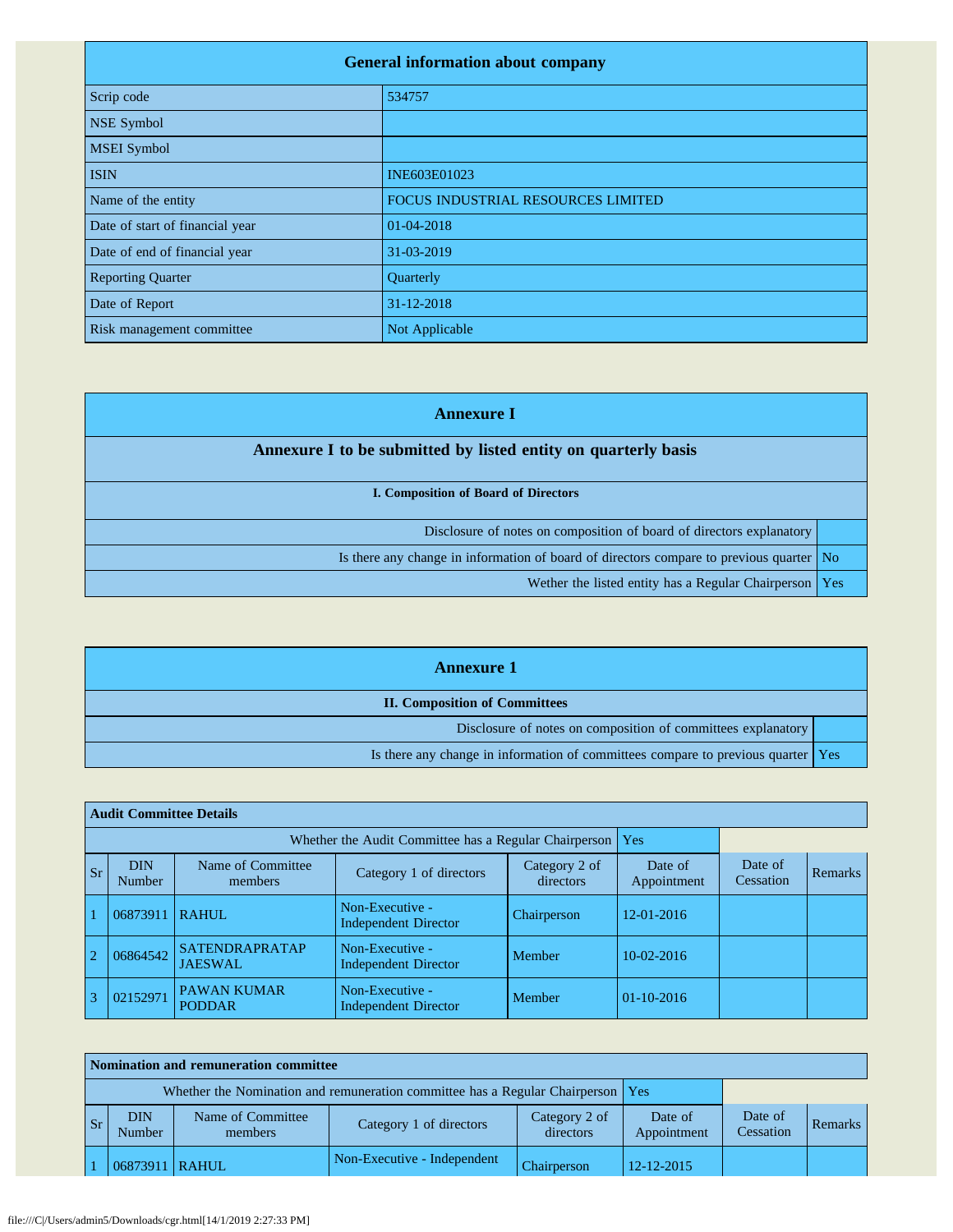|          |                                         | Director                                    |        |                  |  |
|----------|-----------------------------------------|---------------------------------------------|--------|------------------|--|
| 02154069 | SANTANU KUMAR<br><b>DASH</b>            | Non-Executive - Non<br>Independent Director | Member | $01 - 11 - 2010$ |  |
| 06864542 | <b>SATENDRAPRATAP</b><br><b>JAESWAL</b> | Non-Executive - Independent<br>Director     | Member | $10-02-2016$     |  |

|                | <b>Stakeholders Relationship Committee</b> |                                     |                                                                                 |                            |                        |                      |                |  |
|----------------|--------------------------------------------|-------------------------------------|---------------------------------------------------------------------------------|----------------------------|------------------------|----------------------|----------------|--|
|                |                                            |                                     | Whether the Stakeholders Relationship Committee has a Regular Chairperson   Yes |                            |                        |                      |                |  |
| <b>Sr</b>      | <b>DIN</b><br><b>Number</b>                | Name of Committee<br>members        | Category 1 of directors                                                         | Category 2 of<br>directors | Date of<br>Appointment | Date of<br>Cessation | <b>Remarks</b> |  |
|                | 02154069                                   | <b>SANTANU KUMAR</b><br><b>DASH</b> | Non-Executive - Non<br><b>Independent Director</b>                              | Chairperson                | $10-02-2016$           |                      |                |  |
| $\overline{2}$ | 06873911                                   | <b>RAHUL</b>                        | Non-Executive - Independent<br>Director                                         | Member                     | $10-02-2016$           |                      |                |  |
| $\mathbf{R}$   |                                            | 00085096   MAMTA JINDAL             | <b>Executive Director</b>                                                       | Member                     | 12-12-2015             |                      |                |  |

|           | <b>Risk Management Committee</b> |                                                                 |                            |                            |                        |                      |                |  |
|-----------|----------------------------------|-----------------------------------------------------------------|----------------------------|----------------------------|------------------------|----------------------|----------------|--|
|           |                                  | Whether the Risk Management Committee has a Regular Chairperson |                            |                            |                        |                      |                |  |
| <b>Sr</b> | DIN<br><b>Number</b>             | Name of Committee<br>members                                    | Category 1 of<br>directors | Category 2 of<br>directors | Date of<br>Appointment | Date of<br>Cessation | <b>Remarks</b> |  |

| Corporate Social Responsibility Committee |                                                                                    |                              |                            |                            |                        |                      |         |
|-------------------------------------------|------------------------------------------------------------------------------------|------------------------------|----------------------------|----------------------------|------------------------|----------------------|---------|
|                                           | Whether the Corporate Social Responsibility Committee has a Regular Chairperson No |                              |                            |                            |                        |                      |         |
| <b>Sr</b>                                 | <b>DIN</b><br>Number                                                               | Name of Committee<br>members | Category 1 of<br>directors | Category 2 of<br>directors | Date of<br>Appointment | Date of<br>Cessation | Remarks |

| <b>Other Committee</b> |                                                                                                                                     |  |  |  |  |  |
|------------------------|-------------------------------------------------------------------------------------------------------------------------------------|--|--|--|--|--|
|                        | Sr   DIN Number   Name of Committee members   Name of other committee   Category 1 of directors   Category 2 of directors   Remarks |  |  |  |  |  |

|                | <b>Annexure 1</b>                                                |                                                         |                                                                |  |  |  |  |
|----------------|------------------------------------------------------------------|---------------------------------------------------------|----------------------------------------------------------------|--|--|--|--|
|                | <b>Annexure 1</b>                                                |                                                         |                                                                |  |  |  |  |
|                | <b>III. Meeting of Board of Directors</b>                        |                                                         |                                                                |  |  |  |  |
|                | Disclosure of notes on meeting of board of directors explanatory |                                                         |                                                                |  |  |  |  |
| <b>Sr</b>      | Date(s) of meeting (if any) in the<br>previous quarter           | $Date(s)$ of meeting (if any) in the<br>current quarter | Maximum gap between any two consecutive (in<br>number of days) |  |  |  |  |
|                | 19-07-2018                                                       |                                                         |                                                                |  |  |  |  |
| $\overline{2}$ | 02-08-2018                                                       |                                                         | 13                                                             |  |  |  |  |
| 3              | 14-08-2018                                                       |                                                         | 11                                                             |  |  |  |  |
| $\overline{4}$ | 10-09-2018                                                       |                                                         | 26                                                             |  |  |  |  |
| 5              |                                                                  | 14-11-2018                                              | 64                                                             |  |  |  |  |

| <b>Annexure 1</b>                                        |  |  |  |  |  |
|----------------------------------------------------------|--|--|--|--|--|
| <b>IV. Meeting of Committees</b>                         |  |  |  |  |  |
| Disclosure of notes on meeting of committees explanatory |  |  |  |  |  |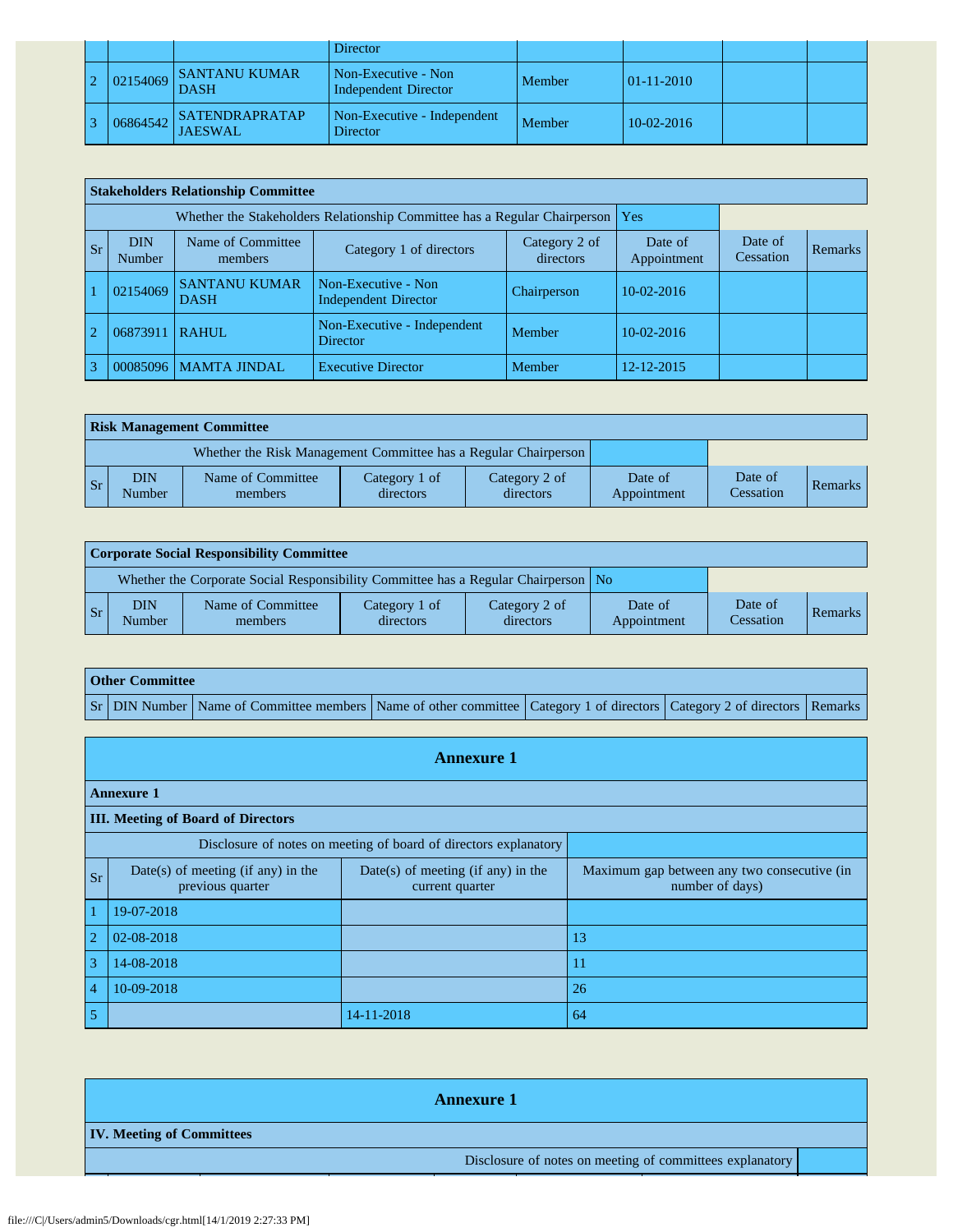| <b>Sr</b>      | Name of<br>Committee                             | $Date(s)$ of meeting<br>of the committee in<br>the relevant quarter | Whether<br>requirement of<br><b>Ouorum</b> met<br>(Yes/No) | Requirement<br>of Ouorum<br>met | $Date(s)$ of meeting<br>of the committee in<br>the previous quarter | Maximum gap between<br>any two consecutive<br>meetings (in number of<br>days) | Name of<br>other<br>committee |
|----------------|--------------------------------------------------|---------------------------------------------------------------------|------------------------------------------------------------|---------------------------------|---------------------------------------------------------------------|-------------------------------------------------------------------------------|-------------------------------|
|                | Audit<br>Committee                               | 14-11-2018                                                          | Yes                                                        |                                 | 14-08-2018                                                          | 91                                                                            |                               |
| $\overline{2}$ | <b>Stakeholders</b><br>Relationship<br>Committee | 10-11-2018                                                          | Yes                                                        |                                 | 25-07-2018                                                          | 107                                                                           |                               |
| $\overline{3}$ | Nomination<br>and<br>remuneration<br>committee   |                                                                     | N <sub>o</sub>                                             |                                 | 19-07-2018                                                          |                                                                               |                               |

|                                      | <b>Annexure 1</b>                                                                                         |                                  |                                                                    |  |  |
|--------------------------------------|-----------------------------------------------------------------------------------------------------------|----------------------------------|--------------------------------------------------------------------|--|--|
| <b>V. Related Party Transactions</b> |                                                                                                           |                                  |                                                                    |  |  |
| $ S_{r} $                            | Subject                                                                                                   | Compliance status<br>(Yes/No/NA) | If status is "No" details of non-<br>compliance may be given here. |  |  |
|                                      | Whether prior approval of audit committee obtained                                                        | <b>NA</b>                        |                                                                    |  |  |
| $\overline{2}$                       | Whether shareholder approval obtained for material RPT                                                    | <b>NA</b>                        |                                                                    |  |  |
| $\overline{3}$                       | Whether details of RPT entered into pursuant to omnibus approval<br>have been reviewed by Audit Committee | <b>NA</b>                        |                                                                    |  |  |

|                | <b>Annexure 1</b>                                                                                                                                                                                               |                                  |  |  |  |
|----------------|-----------------------------------------------------------------------------------------------------------------------------------------------------------------------------------------------------------------|----------------------------------|--|--|--|
|                | <b>VI. Affirmations</b>                                                                                                                                                                                         |                                  |  |  |  |
| Sr             | Subject                                                                                                                                                                                                         | Compliance<br>status<br>(Yes/No) |  |  |  |
|                | The composition of Board of Directors is in terms of SEBI (Listing obligations and disclosure requirements)<br>Regulations, 2015                                                                                | Yes                              |  |  |  |
| $\overline{2}$ | The composition of the following committees is in terms of SEBI(Listing obligations and disclosure requirements)<br>Regulations, 2015 a. Audit Committee                                                        | Yes                              |  |  |  |
| 3              | The composition of the following committees is in terms of SEBI(Listing obligations and disclosure requirements)<br>Regulations, 2015. b. Nomination & remuneration committee                                   | Yes                              |  |  |  |
| $\overline{4}$ | The composition of the following committees is in terms of SEBI(Listing obligations and disclosure requirements)<br>Regulations, 2015. c. Stakeholders relationship committee                                   | Yes                              |  |  |  |
| 5              | The composition of the following committees is in terms of SEBI(Listing obligations and disclosure requirements)<br>Regulations, 2015. d. Risk management committee (applicable to the top 100 listed entities) | NA                               |  |  |  |
| 6              | The committee members have been made aware of their powers, role and responsibilities as specified in SEBI<br>(Listing obligations and disclosure requirements) Regulations, 2015.                              | Yes                              |  |  |  |
| $\overline{7}$ | The meetings of the board of directors and the above committees have been conducted in the manner as specified<br>in SEBI (Listing obligations and disclosure requirements) Regulations, 2015.                  | Yes                              |  |  |  |
| 8              | This report and/or the report submitted in the previous quarter has been placed before Board of Directors.                                                                                                      | Yes                              |  |  |  |

| <b>Annexure 1</b> |                   |                          |
|-------------------|-------------------|--------------------------|
| <b>Sr</b>         | Subject           | Compliance status        |
|                   | Name of signatory | <b>MAMTA JINDAL</b>      |
|                   | Designation       | <b>Managing Director</b> |